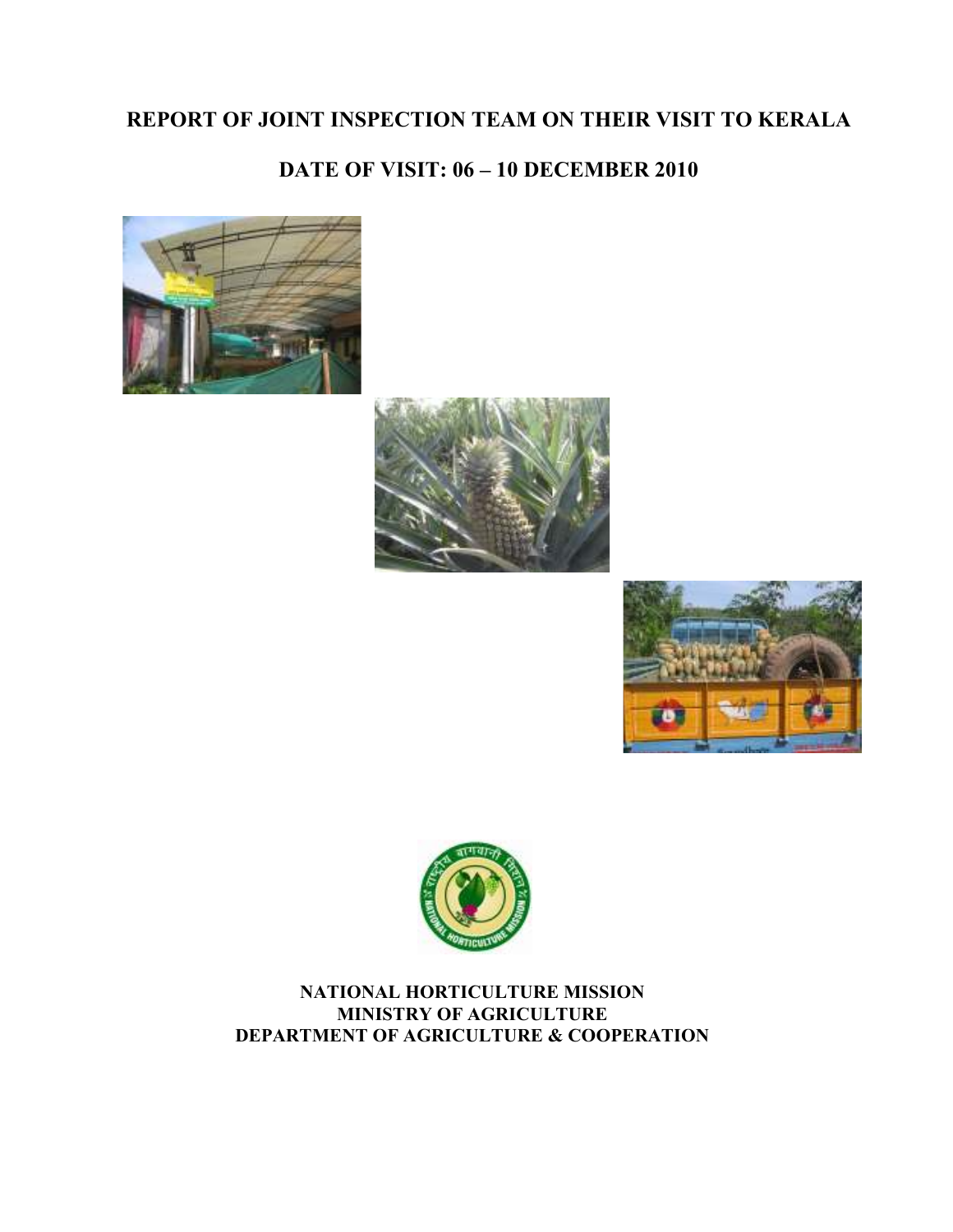#### TABLE OF CONTENTS

# Topic Page No. Visit to Kozhicode District 3 Glimpses of visit in Kozhicode 5 Visit to Kasargod District 6 Glimpses of activities visited in Kasargod District 9 Visit to Kannur District 10 Glimpses of activities visited in Kannur District 12 Visit to Pathanamthitta District 13 Glimpses of activities visited in Pathanamthitta District 15 Highlights of Meeting held on 10.12.2010 at Trivandrum 17 Wrap Up Meeting with Additional Chief Secretary 22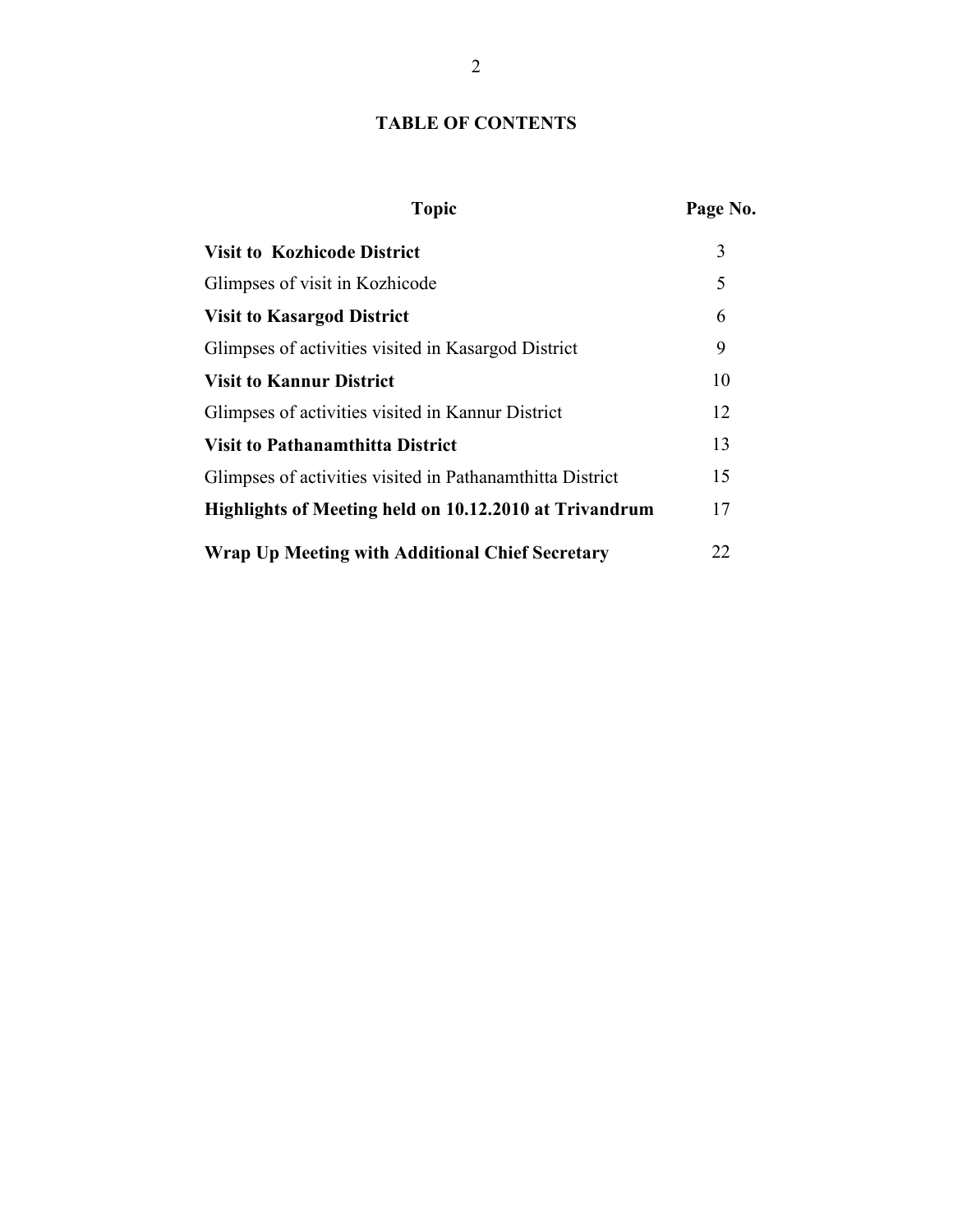Report of the Joint Inspection Team under the Leadership of Dr. Jose C. Samuel, Chief Consultant (NHM) which visited Kerala during 6-10 December, 2010 to review the progress under the National Horticulture Mission

 The Joint Inspection Team (JIT) comprising of the following Members visited Kerala during 6-10 December, 2010 to review the progress under the National Horticulture Mission (NHM) in the State:

- 1. Dr. Jose C. Samuel, Chief Consultant (NHM), MOA, New Delhi
- 2. Shri Tamil Selvan, Director, Directorate of Arecanut & Spices Development Kozhicode
- 3. Shri Venkatesh Hubballi, Director, Directorate of Cashew & Cocoa Development, Kochi
- 4. Dr. M. Gvindan, Associate Dean College of Agriculture, Kerala Agricultural University, Padannakkad P.O Kasargod
- 5. Shri B. Suresh, Joint Director of Agriculture, SHM, Kerala
- 6. Dr. T.N Vilasini, Project Director, ORARS, Kayamkulam
- 7. Dr. E.V Mathew, Prof. & PI, PFDC, Tavanur

#### Kozhicode District

 On 6.12.2010, the Team visited the Indian Institute of Spices Research, Calicut and held discussions with Dr. Parthasarthy, Director, IISR. The IISR has taken up programme for development of nucleus stock of spices, particularly pepper through the Directorate of Arecanut & Spices Development, Calicut. During the discussions it emerged that most of the nucleus planting material is being planted by the farmers directly instead of its multiplication in the nurseries. This has resulted in shortage of pepper cuttings besides high cost being incurred by the farmers on using nucleus planting material.

 It was pointed out that despite the intervention by a number of agencies for spices development in the country viz. IISR, Directorate of Spices, Spices Board and State Horticulture Missions, the area and production of spices has been registering a declining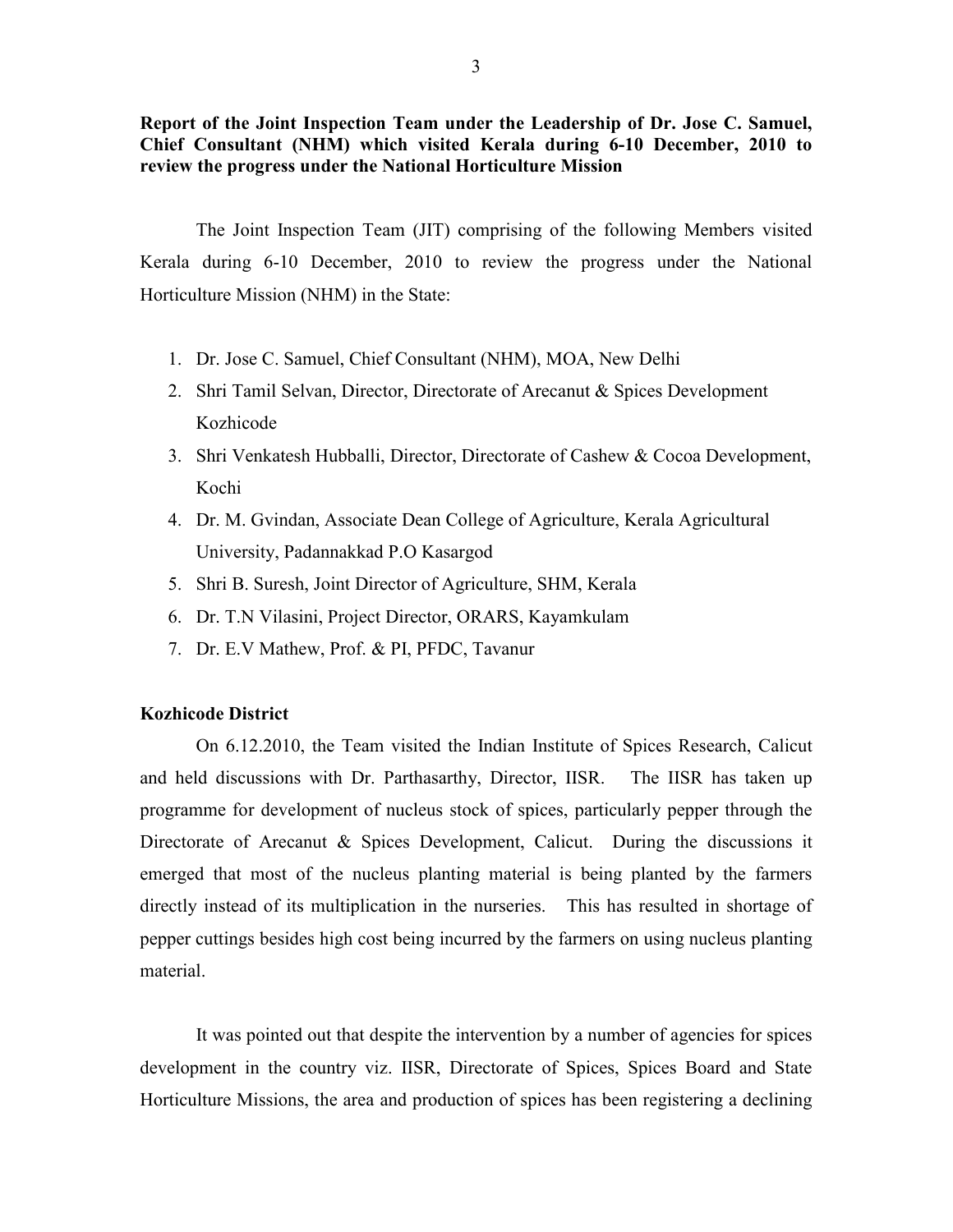trend. As per NHB statistics, the area under spices has decreased to 2.47 m ha during 2009-10 against 2.62 m ha in 2007-8. The corresponding production has declined to 4.02 m MT from 4.36 m.M.T. In Kerala the production of spices has declined from 1.6 lakh MT to 1.4 lakh MT whereas there has been no improvement in productivity. Dr. Partharsarthy mentioned that the decrease in price of some of the spices, particularly pepper, resulted in neglect by the farmers, which could be one of the reasons for decline in production. Director, DASD mentioned that the spice statistics is being reviewed for which a meeting has been convened by Advisor (Horti), DAC in January, 2011. The issue regarding production trend of spices is proposed to be discussed during this meeting to find out the solutions.

 The JIT visited some of the green house and shade net structures set up by IISR for developing the nucleus stock of pepper. The team also visited the diagnostic lab for quality testing of the planting material. Since no NHM logos were displayed, it was advised that logo of NHM and display board need to be placed at the nursery / green house sites where NHM assistance has been provided.

 The Team also visited the Exhibition room of IISR where various aspects of R&D on spices have been displayed.

 The Team also visited the Spice nursery set up by the Directorate of Arecanut and Spice Development and observed that shade net structure has been set up for raising pepper cuttings. Director, DASD mentioned that there is good demand for pepper cuttings in Kerala.

 Deputy Director of Agriculture (Hort.) provided information about the progress under NHM in the district. Till 2009-10, an expenditure of Rs. 681.95 lakh has been incurred on nursery development, area expansion, rejuvenation, IPM, organic farming and HRD activities. Outlay for 2010-11 is Rs. 315.20 lakh.

Glimpses of some of the activities visited is place on the next page.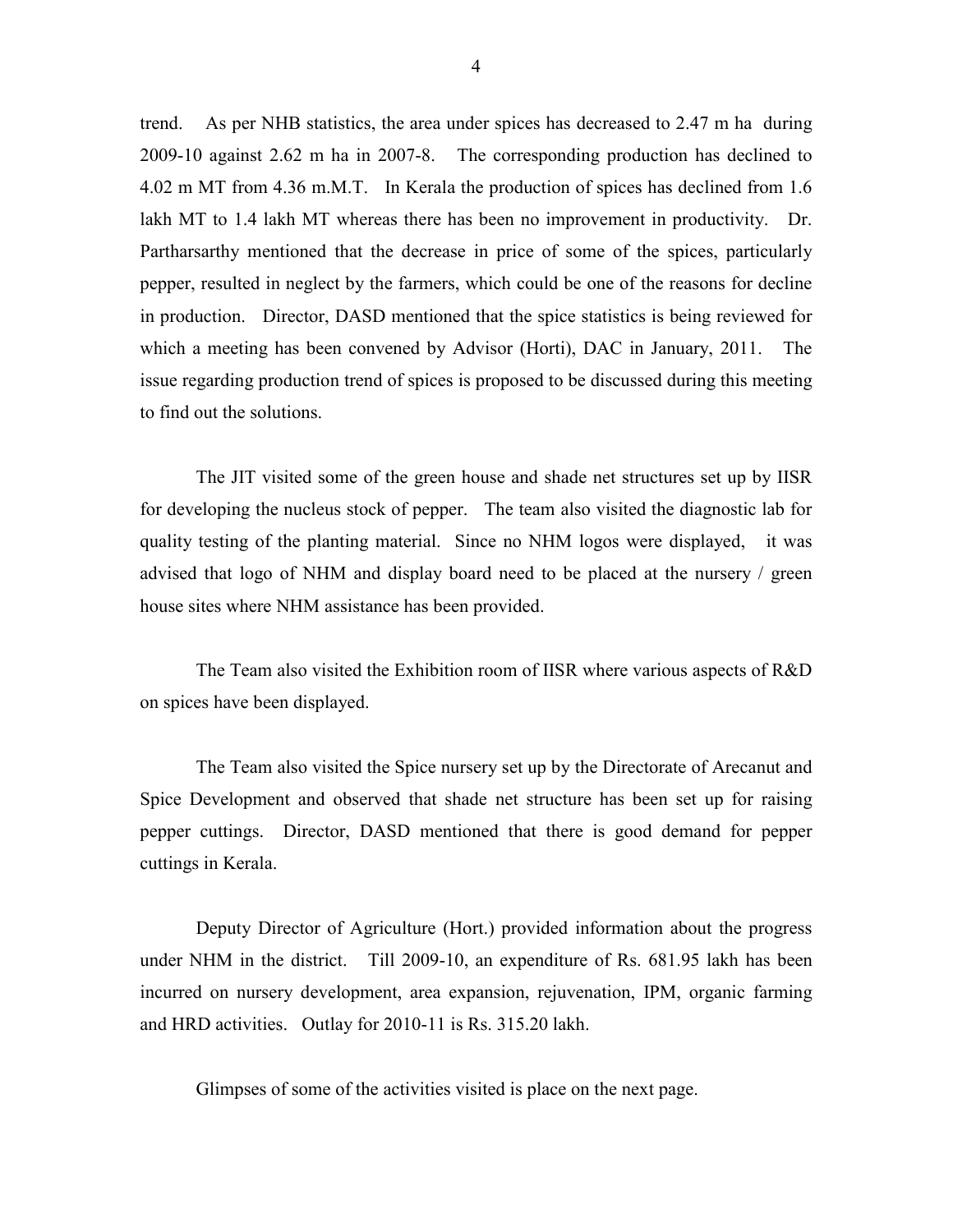## GLIMPSES OF ACTIVITIES VISITED IN KOZICODE DISTRICT



Pepper nucleus planting material being produced at IISR



Polhy house constructed for raising nucleus stock



Pepper cutting raised by DASD



JIT with Director, IISR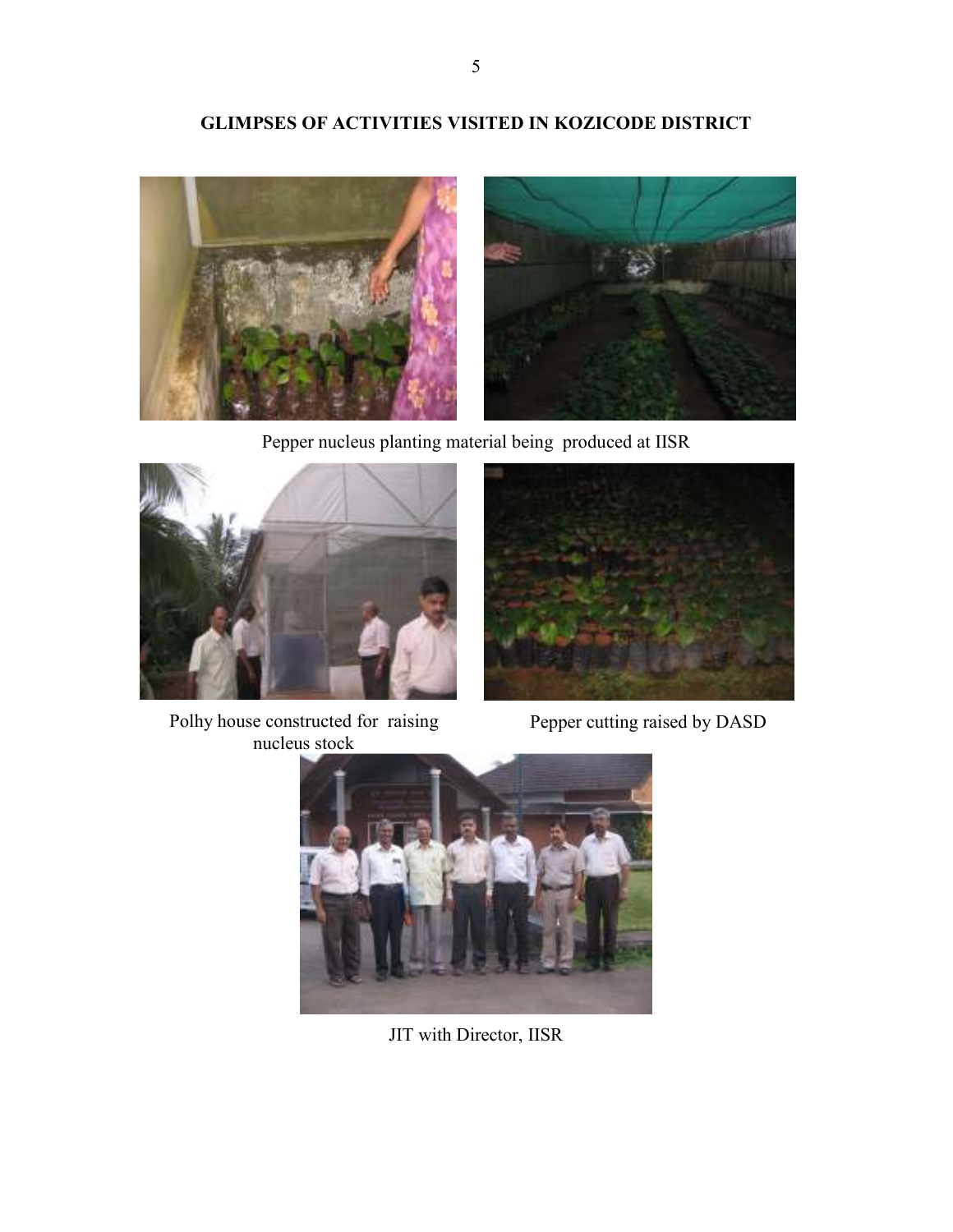The JIT visited Kasargod, Kannur and Pahtanamthitta Districts for conducting field inspections. Meetings were held with the District Collectors & Chairperson, District Mission Committee in each of these districts. Besides, a meeting was held with the Additional Chief Secretary & APC, Govt. of Kerala at Thiruvanthapuram of 10.12.2010 to brief him about the observations of JIT. A meeting was also held on 10.12.2010 to review the progress under NHM, Micro Irrigation and CDB schemes.

#### Visit to Kasargod District

 The JIT covered Kasargod district on 7.12.2010. Shri T. Bhatt, Deputy Director of Agriculture (Hort) accompanied during the visit to different NHM sites. A meeting was also held with Shri Shiv Prasad, Principal Agriculture Officer, Kasargod District. During the meeting the PAO mentioned that there is a great demand for rejuvenation of arecanut by the farmers in the district. Hence, there is a need to include arecanut under rejuvenation programme.

 Kasargod district lies in the northern tip of Kerala. The total area of the district is 1992 sq. kms. Main horticulture crop of the district is coconut followed by arecanut. Ruber is also being grown extensively. Cashew was one of the main crop of Kasargod district. Due to tough competition with rubber and attack of pests and diseases, the area under cashew has been declining.

 The area, production and productivity of some of the major horticultural crops of Kasargod is given in the Table 1.

Table 1: Area production and productivity of major horticultural crops in Kasargod District during 2005-06 and 2008-09

|            | Area in ha, production in MT, Productivity in MT/ha |         |       |       |       |         |       |                    |       |       |  |
|------------|-----------------------------------------------------|---------|-------|-------|-------|---------|-------|--------------------|-------|-------|--|
| SI.<br>No. | Crop                                                | 2005-06 |       |       |       | 2008-09 |       | Difference $(\% )$ |       |       |  |
|            |                                                     | Area    | Prod. | Pvty. | Area  | Prod.   | Pvty. | Area               | Prod. | Pvty. |  |
| 1.         | Banana                                              | 3305    | 24451 | 7.4   | 1030  | 23690   | 23.0  | $-68$              | $-3$  | 210   |  |
| 2.         | Cashew                                              | 18068   | 17925 | 0.99  | 11667 | 11210   | 0.96  | $-35$              | $-37$ | $-3$  |  |
| 3.         | Pineapple                                           | 128     | 804   | 6.3   | 19    | 247     | 13    | $-85$              | -69   | 106   |  |
| 4.         | Ginger                                              | 56      | 195   | 3.5   | 40    | 380     | 9.5   | $-28$              | 95    | 171   |  |

Source: Mission Director, SHM, Kerala (APP 2010-11 and letter No. 325/SHM/08/175 dated 6.2.2010)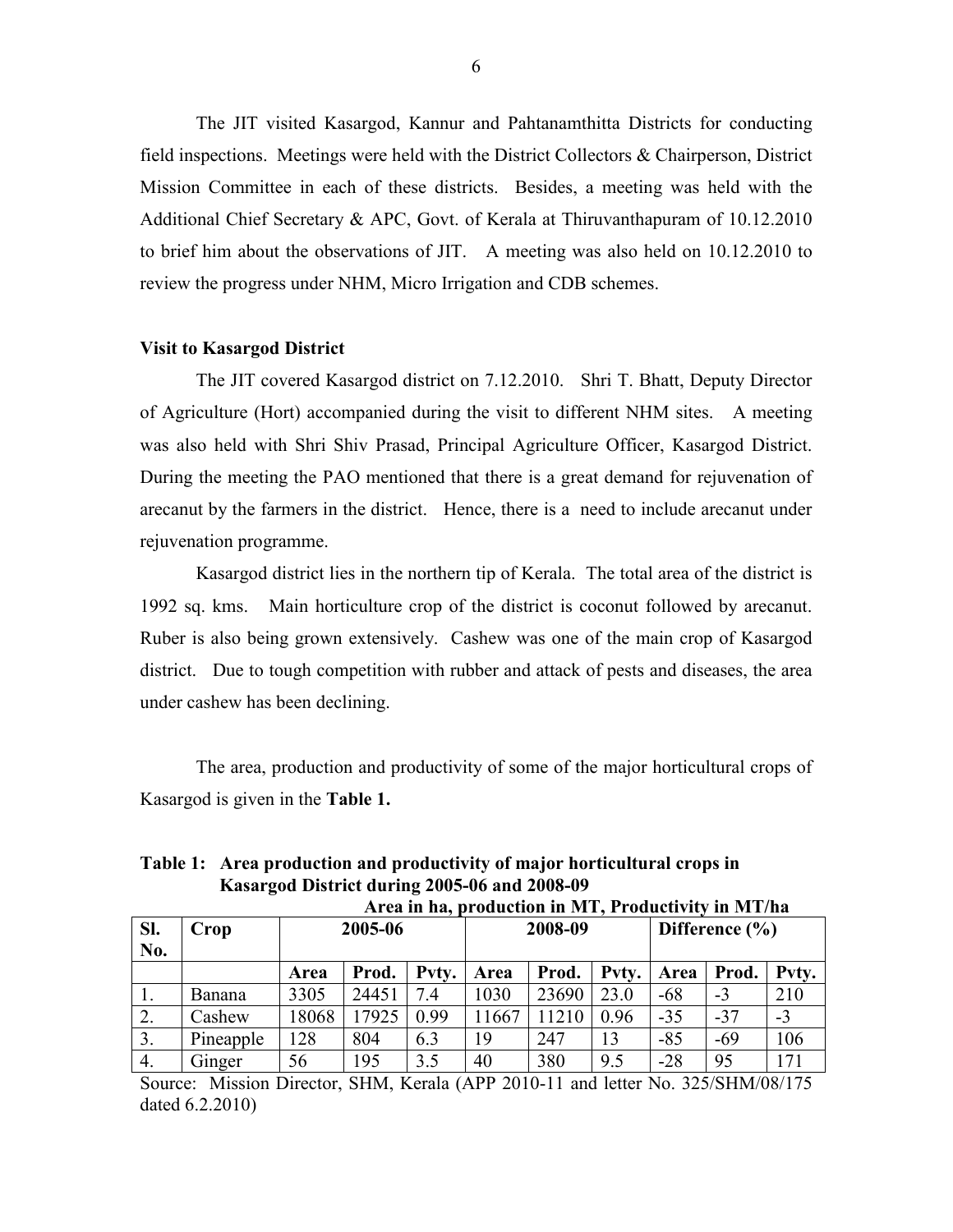The activities taken up under NHM in the District include setting up of nurseries, area expansion (under mango, banana, pineapple, spices & cashew) rejuvenation of arecanut gardens, creation of water resources and HRD. The decrease in area and production, as provided in the statistical data need to be reviewed.

 JIT visited the plot of Ms Rafia w/o Mr. Kunjamo, Vikas Nagar, Ednad village, Manjeshwaram Block who has availed assistance for area expansion under pineapple in 0.4 ha during 2010-11. Although she had applied for 1 ha, assistance was limited to 0.4 ha only due to limitation of funds. Kew variety of pineapple has been planted for which the planting material was procured form Vazakulam in Kottayam district. There was heavy weed infestation due to continuous rains. NHM logo was not displayed. Subsidy amount is yet to be disbursed to the beneficiary.

 Shri Mohan Chandra in the same village has availed subsidy for area expansion under aonla during 2010-11. The planting material was procured from the Departmental Nursery, Palakkad. The farmer has installed sprinkler irrigation on his own. Subsidy amount is yet to be disbursed. Farmers in the area have adopted a unique way of water harnessing by constructing tunnels, which are about 1 km long, locally known as Surangam'. Water gets collected in the Surangam through spring action, which is used for irrigation purpose.

 The plot of Shri Babu Thomas was inspected at Kedenj village at Berdala who has availed assistance for sprinkler irrigation in 0.8 ha of arecanut crop during 2009-10. An assistance of Rs. 6000/- has been paid to the beneficiary during 2009-10. It was observed that Shri Babu has also constructed a 'Surangam' for harnessing spring water for use in the irrigation system.

 The Team called on Shri Annand Singh, District Collector of Kasargod District and Chairman of the District Mission Committee. He was appraised of the following observations of the JIT:

- Arrangement need to be made to supply good quality planting material to the farmers as they are sourcing the material from other districts.
- There is good scope for promoting organic farming, particularly for cashew, which need to be promoted.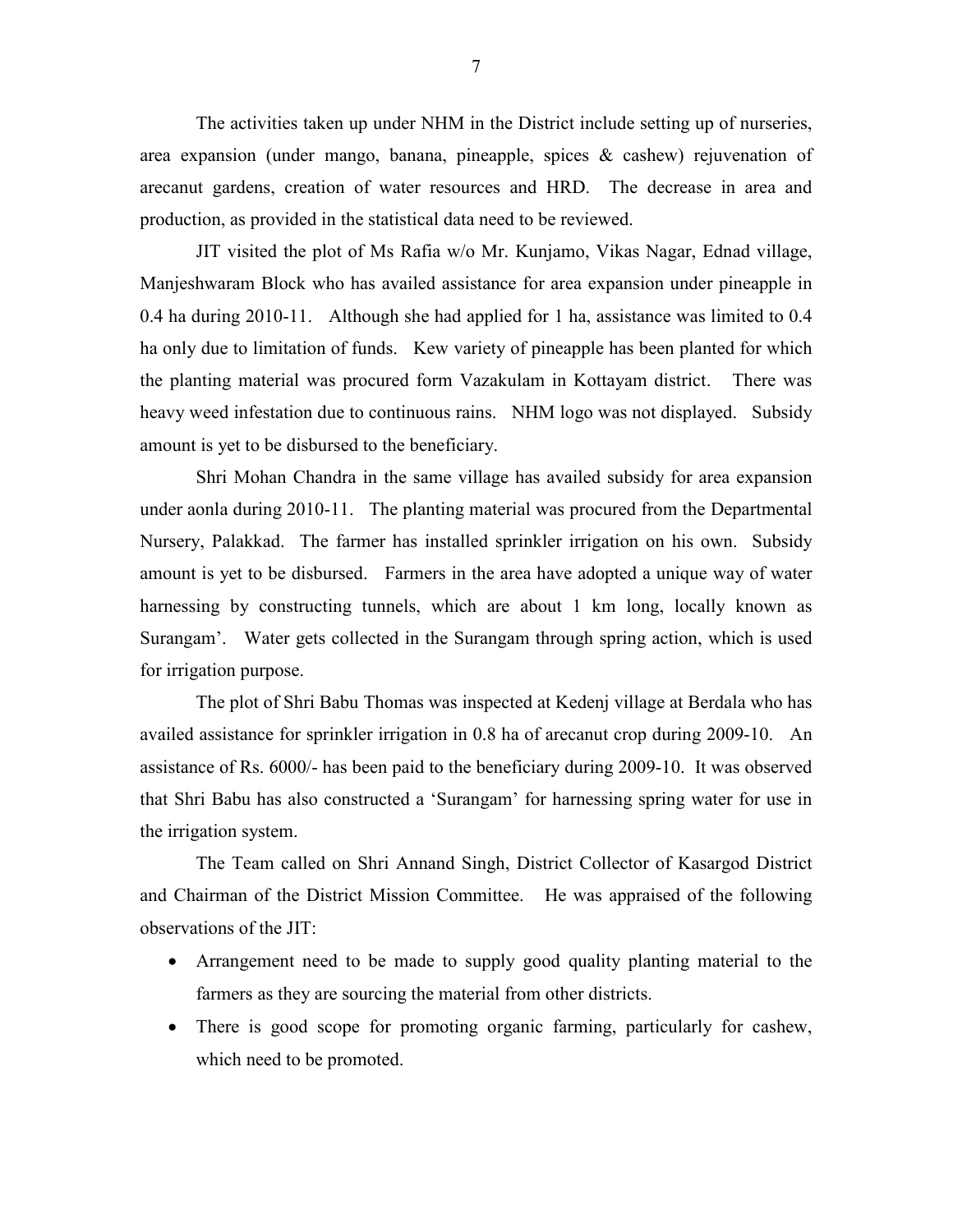- There is need to promote protected cultivation, as no progress has been achieved under the component in the district.
- Market infrastructure facilities for a cashew market was sanctioned for implementation by Peraludukkam Agriculture Marketing & Processing Cooperative Society during 2007-08 involving a total cost of Rs. 3.25 lakh. However, no progress has been achieved. It emerged that the society is yet to get the loan.
- No progress has been achieved under post harvest management in the district. Aggressive measures are needed through publicity and compaign.
- There was need to display the NHM logo all the sites where assistance has been provided.

 The Team visited the College of Agriculture, Padannakhand, under the Kerala Agricultural University on 8.12.2010 to see the activities taken up with NHM assistance, where a model nursery for mango has been established during 2010-11 for which an amount of Rs. 18.00 lakh was released. The College has a good collection of germplasm of different mango varieties in its campus, which is being used for multiplication. Root stock is being raised for which mango stones are procured through tender. During May-June, 2010 about 1.5 lakh number of mango stones were procured. So far 6850 mango graft have been produced.

 A small nursery for minor horticultural crops has also been established at the College for which an amount of Rs. 3.00 lakh has been released by the SHM Kerala during 2010-11. About 23500 numbers of grafts for sapota, guava, pomegranate, citrus etc. has been produced from the nursery.

 An amount of Rs. 8.00 lakh has been provided during 2009-10 for strengthening a Tissue culture laboratory. So far, 17,200 TC banana plantlets have been produced. It was pointed out that the capacity of production should be enhanced for viable functioning of the lab. Assistance for spawn production for oyster mushroom was provided during 2007-08.

Glimpses of some of the activities visited is place on the next page.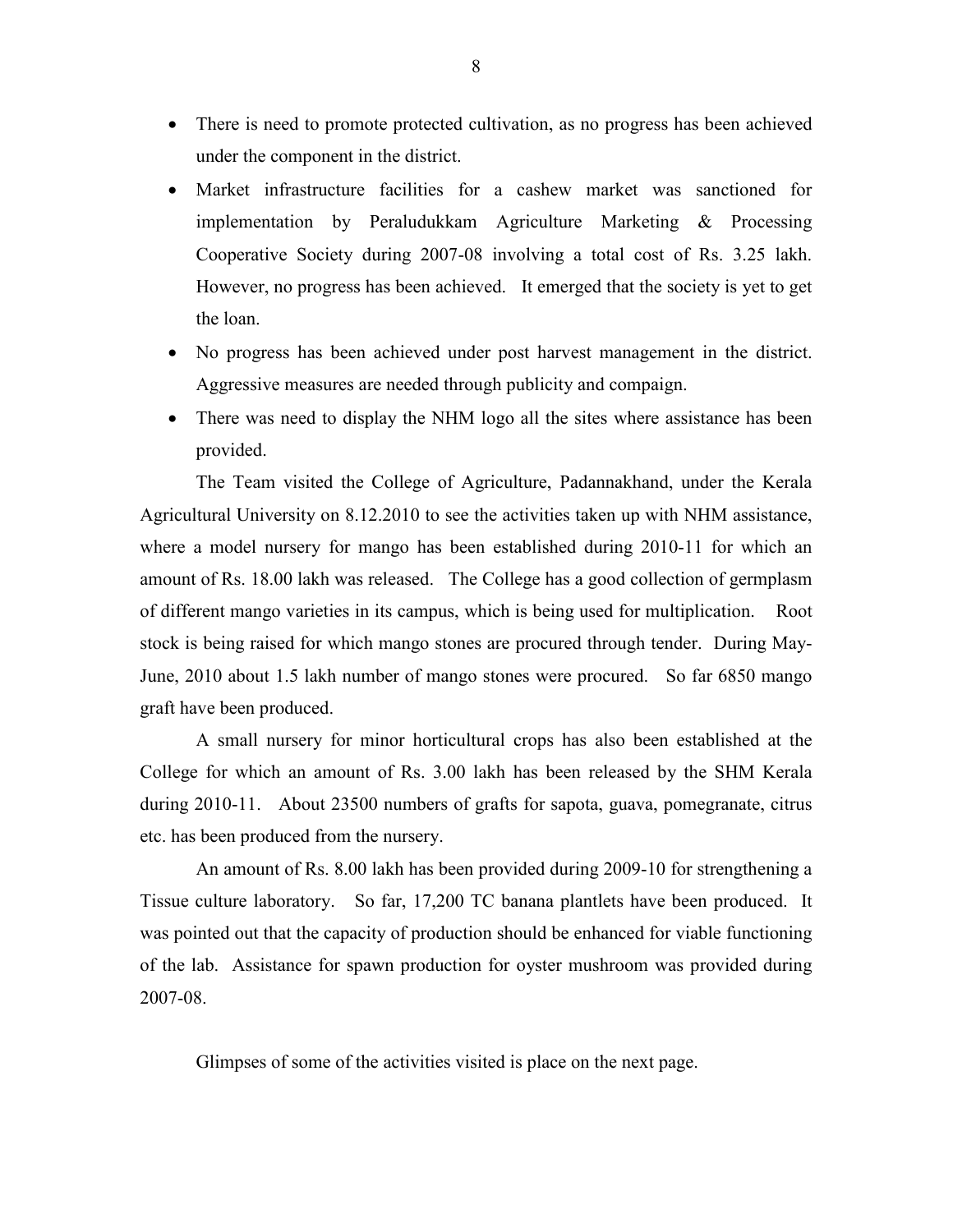### GLIMPSES OF ACTIVITIES VISITED IN KASARGOD DISTRICT



Pineapple cultivation taken up by Mrs. Rafia W/o Sh. Kunjamoo at Vikash Nagar



Aonla cultivation taken up by Shri Mohan Chandra at Edanadu



Nursery and TC activities taken up by College of Agriculture, KAU, Padannakkad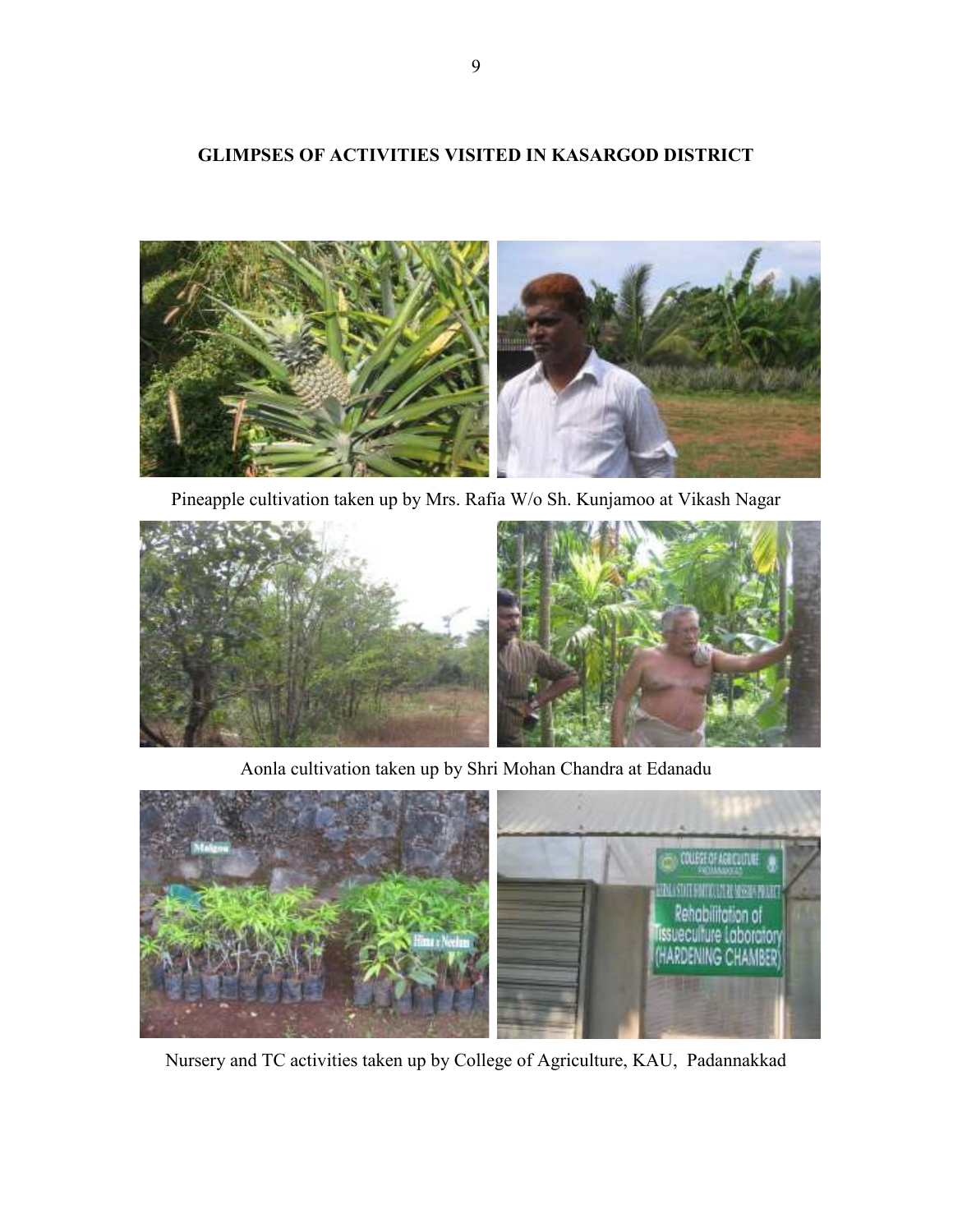#### Visit to Kannur District

 The JIT visited Kannur district on 8.12.2010. Shri Ashok Kumar, Principal Agriculture Officer, Kannur and Shri A. Chandran, Deputy Director of Agriculture (Hort.) accompanied during the visit.

 Kannur district has a total area of 2967.97 sq kms with 3 talukas and 129 villages. The main horticultural crops of the district are coconut, cashewnut, pepper, banana and vegetables. Details of area, production and productivity of the major horticultural crops in the district is given in Table- 2.

|  | Table2: Area, Production & Productivity of Horticultural crops in Kannur District |  |  |  |  |  |
|--|-----------------------------------------------------------------------------------|--|--|--|--|--|
|  |                                                                                   |  |  |  |  |  |

| Sl.<br>No. | Crop      | $\sim$ .<br>2005-06 |        |       | 2007-08 |       |       | Difference $(\% )$ |       |       |
|------------|-----------|---------------------|--------|-------|---------|-------|-------|--------------------|-------|-------|
|            |           | Area                | Prod.  | Pvty. | Area    | Prod. | Pvty. |                    |       |       |
| 1.         | Banana    | 6000                | 462    | 7.7   | 5000    | 27063 | 5.4   | $-17$              | $-41$ | $-30$ |
| 2.         | Pepper    | 22659               | 5473   | 0.24  | 1253    | 1865  | 0.15  | $-45$              | $-66$ | $-38$ |
| 3.         | Cashew    | 25066               | 2925.2 | 1.2   | 19366   | 25715 | 1.3   | 23                 | $-12$ | 8     |
| 8          | Pineapple | 255                 | 1391   | 5.4   | 175     | 922   | 5.3   | $-31$              | $-34$ | $-2$  |
| 5.         | Turmeric  | 104                 | 304    | 2.9   | 138     | 451   | 3.3   | 33                 | 48    | 14    |
| 6.         | Mango     | 1824                | 87261  | 7.4   | 7133    | 52641 | 7.4   | $-40$              | $-43$ |       |

Area in ha, production in MT, Productivity in MT/ha

Source: SHM, Kerala, as APP 2010-11

 The activities taken up under NHM in Kannur District are setting up of nurseries, area expansion mango, pineapple, banana, flowers, spices, cashew & cocoa, rejuvenation, creation of water resources and HRD. However, there has been decrease in the area and production of most of the crops, which need to be reviewed. KVK, Kannaur has been involved for HRD as well as INM/IPM infrastructure activities. An expenditure of Rs. 9.10 crore was incurred till 2009-10 in the district. The outlay for 2010-11 is Rs. 4.64 crore against which an expenditure of Rs. 0.79 crore has been incurred till November, 2010.

A visit was made to a pineapple cluster where about 20 ha of pineapple plantation (Kannara variety) has been taken up by four farmers during 2009-10. Planting was done in June, 2009. The planting material was procured form Vazakulam in Kottyam district.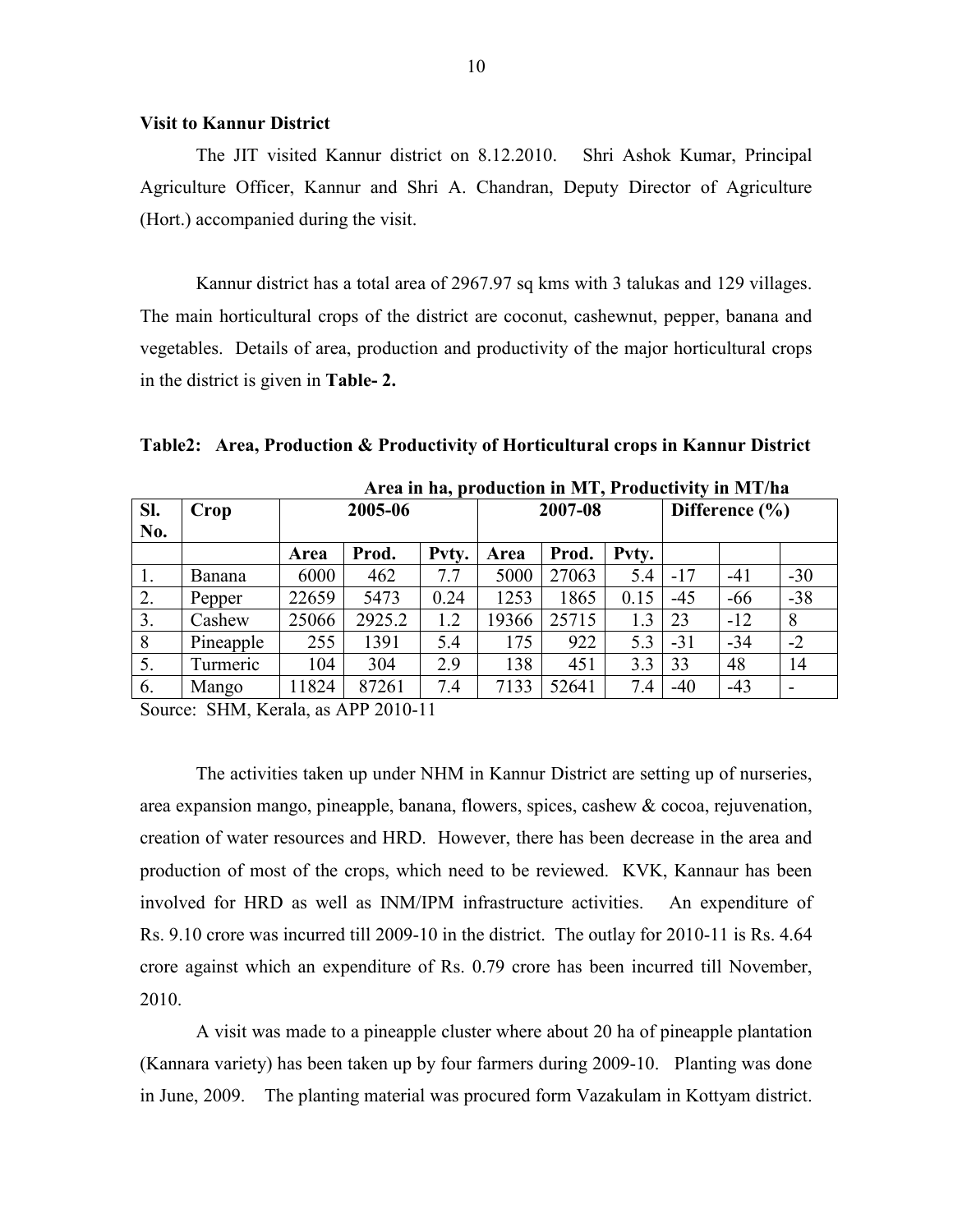At the time of visit, harvesting was under progress in some portion. The plots were well maintained.

 A visit was made to the model nursery for cashew which was established during 2007-08 at an expenditure of Rs. 18.00 lakh at the District Agricultural Farm, Taliparamba. About 300 plants of cashew varieties of Dhana, Priyanka, Raghav, Damodar, Dhanasree and Sulabha have been maintained in the Sion bank. It was observed that the nursery area was infested with weeds and needed better upkeep to ensure availability of good quality planting material. The nursery is yet o be accredited by DCCD, Kochi.

 A number of activities such as HRD (Gardeners Training), small nursery, Plant Health Clinic, and Mushroom spawn production unit have been taken up by KVK, Kannur since 2007-08 under NHM. The KVK has motivated Self Help Groups to run the spawn production unit on a cost sharing basis, which is functioning well. Under Gardeners Training one batch of 25 trainees was completed in September, 2010. Training for the  $2^{nd}$  batch commenced from October, 2010. As a part of the HRD activity, a green house, mist chamber and potting shed have been constructed. The trainined youth have become self employed in landscaping, gardening and nursery activities. The KVK has bagged the pest KVK award for 2010.

 As a part of the Plant Health Clinic, a touch screen Kiosk has been developed by the KVK for disseminating information about the control measures for different crops.

 The Team visited a community tank constructed at Thimiri village during 2009- 10 at an expenditure of Rs. 1.00 lakh. The tank has the shape of a well having a diameter of 20 ft with 12 ft depth.

 After the field visit, discussions were held with Shri V.K Balkrishnan, District Collector and Chairman District Mission Committee, Kannur. He was apprised about the observations of the JIT with regard to better maintenance of nurseries and the need for setting up infrastructure for post harvest management and marketing.

Glimpses of some of the activities visited is place on the next page.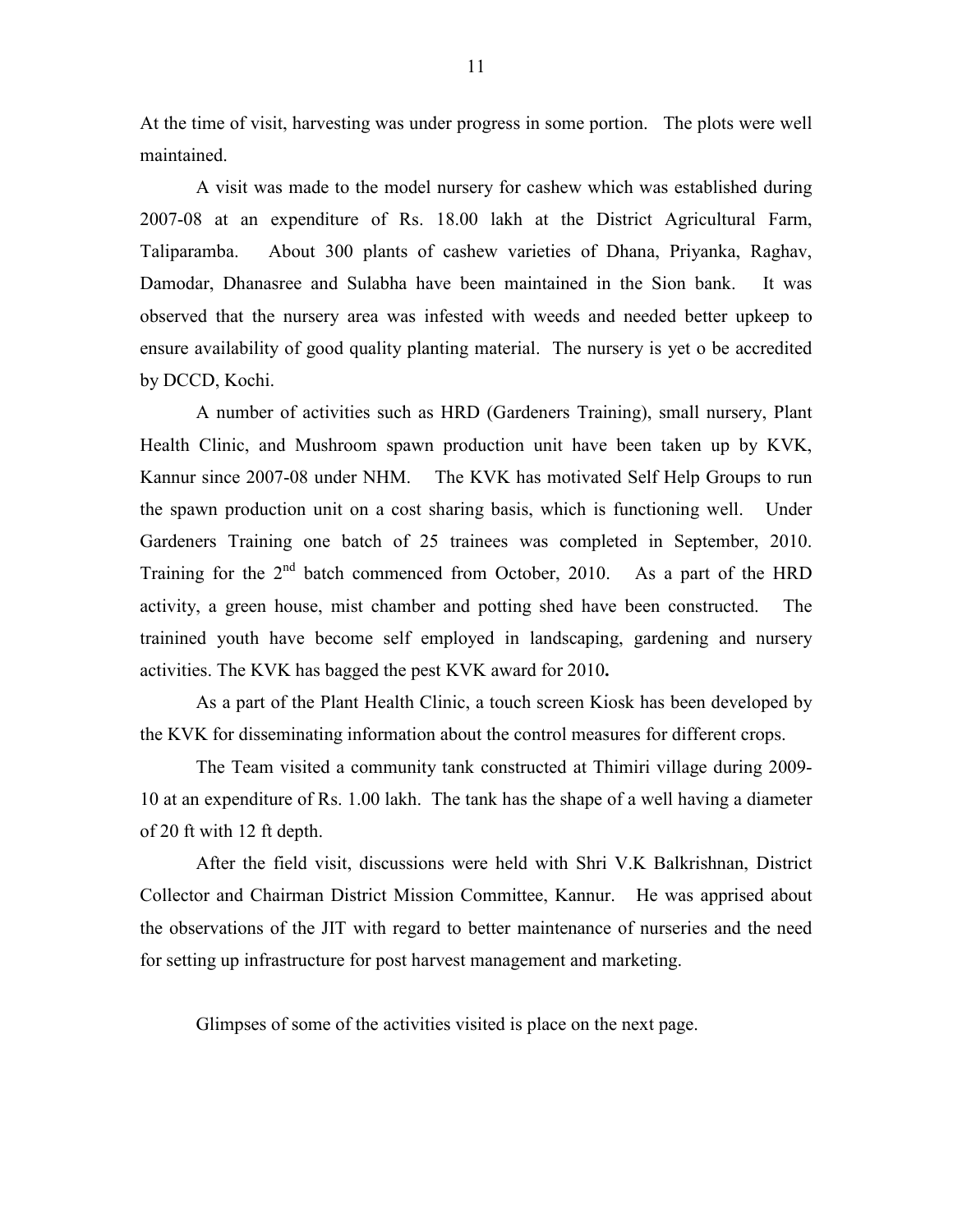## GLIMPSES OF ACTIVITIES VISITED IN KASARGOD DISTRICT (CONTD)



View of ' Surangam' an indigenous method of tapping spring water through tunnels





Community tank constructed at Badiadakar Village

Sprinkler irrigation in the plot of Shri Babu Thomas at Kedenj Village



JIT Members with Shri Anand Singh, District Collector, Kasargod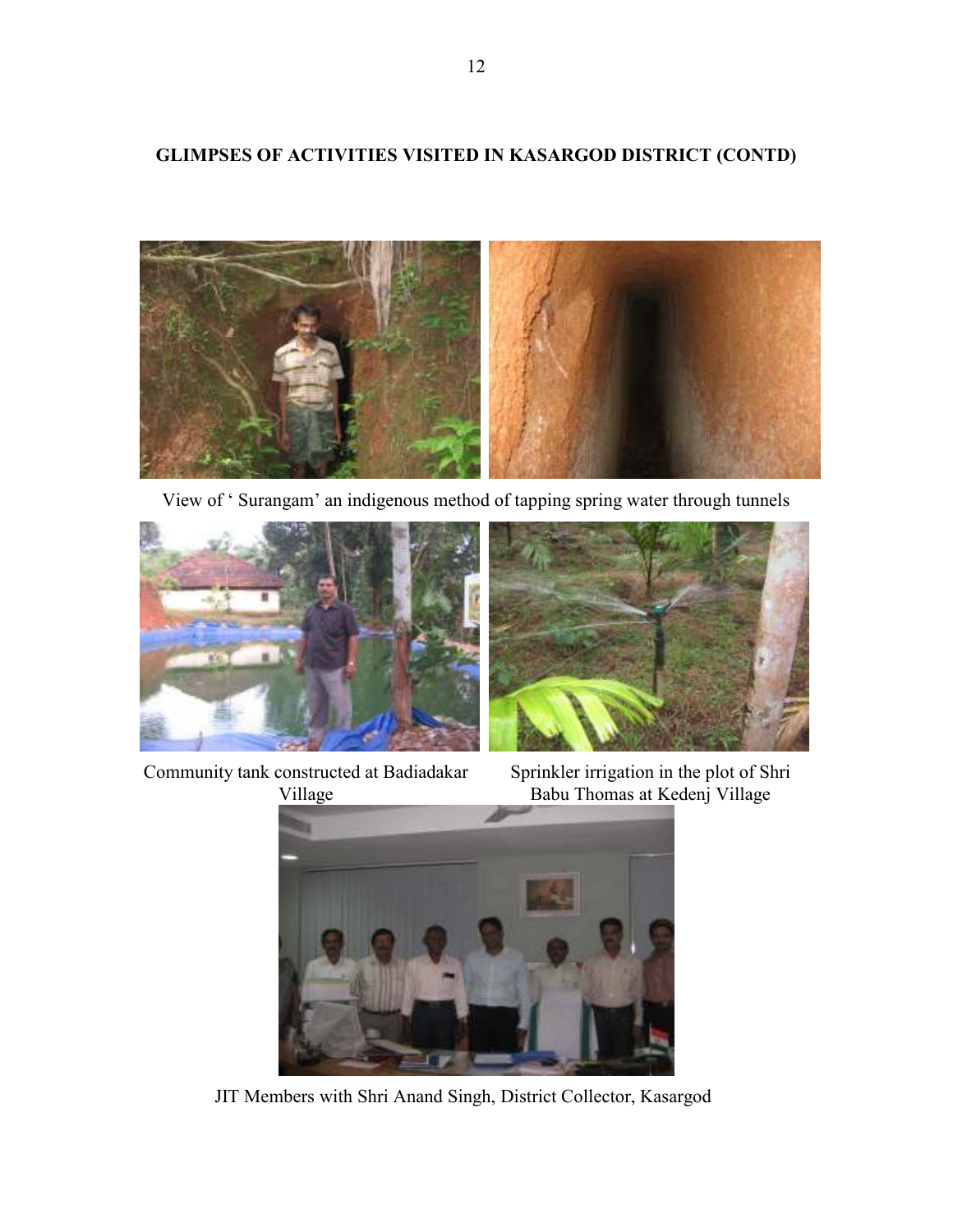#### Visit to Pathanamthitta District

 The JIT visited Pathanamthitta District on 9.12.2010. Shri Sam Mathew, Deputy Director of Agriculture (Hort.) Pathanamthitta accompanied during the field visits.

 The total geographical area of Pathanamthitta district is 2687.50 sq km out of which the area under horticultural crops is 17,034 ha, mainly coconut, banana, pineapple, pepper and vegetables. The area production and productivity of major horticultural crops in the district is given in Table 3.

Table 3.Area production and productivity of Horticultural crops in Pathanamthitha **District** 

| $111$ va in na, programmin in $111$ , respectively<br>----------- |           |      |         |       |      |         |        |                    |       |       |  |  |
|-------------------------------------------------------------------|-----------|------|---------|-------|------|---------|--------|--------------------|-------|-------|--|--|
| Sl.                                                               | Crop      |      | 2005-06 |       |      | 2007-08 |        | Difference $(\% )$ |       |       |  |  |
| No.                                                               |           | Area | Prod.   | Pvty. | Area | Prod.   | Pvty.  |                    |       |       |  |  |
| Ι.                                                                | Banana    | 4786 | 53282   | 11.1  | 4642 | 39747   | 8.6    | $-3$               | $-25$ | $-22$ |  |  |
| $\overline{2}$ .                                                  | Pineapple | 301  | 1753    | 5.8   | 323  | 2104    | 6.5    |                    | 20    | 12    |  |  |
| 3.                                                                | Ginger    | 632  | 1908    | 3.0   | 545  | 1777    | 3.3    | $-14$              | $-7$  | 10    |  |  |
| $\overline{4}$                                                    | Turmeric  | 137  | 263     | 1.9   | 92   | 167     | $-1.8$ | $-33$              | $-36$ | $-5$  |  |  |
| 5.                                                                | Pepper    | 5529 | 1419    | 0.26  | 3934 | 1191    | 0.3    | $-29$              | $-16$ | $-15$ |  |  |
| 6.                                                                | Cashew    | 1048 | 528     | 0.50  | 893  | 303     | 0.34   | $-15$              | $-43$ | $-32$ |  |  |

Area in ha, production in MT, Productivity in MT/ha

Source: SHM, Kerala, AAP 2010-11.

 The activities taken up under NHM since 2007-08 include establishment of nurseries, vegetable seed production, area expansion (pineapple, banana, spice, mango, flowers), rejuvenation, protected cultivation, organic farming, INM/IPM including IPM infrastructure and HRD activities. The decrease in area and production, however, needs to be reviewed.

 The Team called on Mrs S. Lalithambika, District Collector and Chairperson, District Mission Committee, Pathanamthitta before proceeding to the field visits and apprised her about the need for holistic development of horticulture sector in the district duly ensuring an end to end approach, from quality planting material to marketing.

 During the visit to CARD KVK, Dr. Robert, In charge KVK appraised that they have already conducted 4 training programmes for Gardeners. Five training programmes on Agro Processing and Value Addition for Fruits & Vegetables have been completed. Besides, three training programmes on indigenous processing methods in cocoa and its value added products have been completed.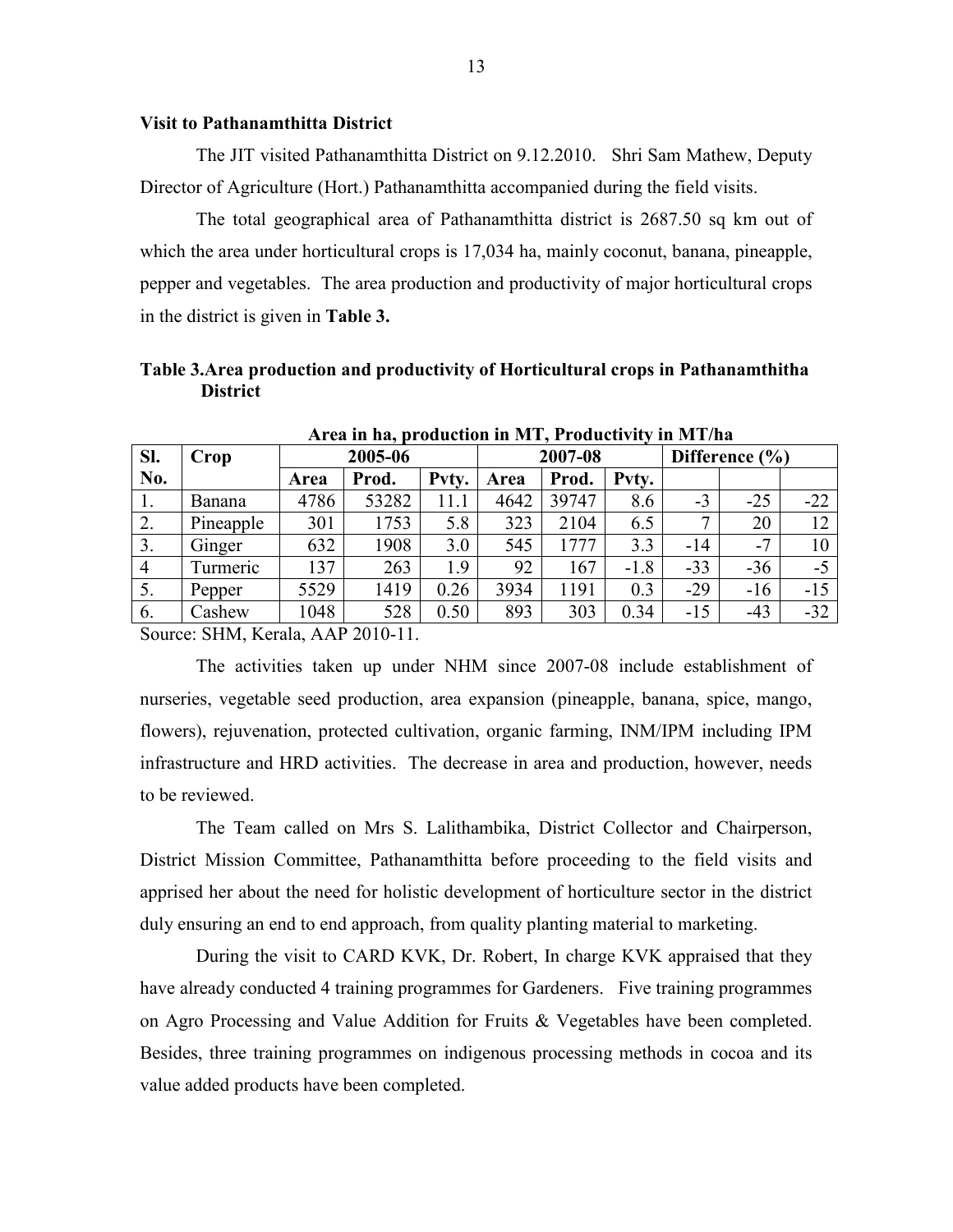A Tissue Culture lab was strengthened during 2008-09 with an assistance of Rs. 8.00 lakh. The lab is producing about 9000 banana plantlets which is being sold  $\omega$  15/each. It was pointed out that the output needs to be enhanced to ensure viability of the TC lab.

 A small nursery for minor horticulture crops has been established during 2009-10 with an assistance of Rs. 3.00 lakh. The nursery is producing planting material for aonla, papaya, lemon, mangosteen, rambutan, nutmeg etc. So far 34,440 plants have been produced.

 A mushroom spawn production lab has been established during 2008-09 with an assistance of Rs. 3.00 lakh. The lab is functioning satisfactorily and so far 10 tonnes of spawn has been produced and sold.

 Dr. Robert mentioned that projects for setting up sustainable mushroom production sytem for Pathanamthitta District has been sanctioned during 2010-11 with an outlay of Rs. 15.00 lakh. Another project on Small Scale Mobile Market for Locally Produced Fruits and Vegetables with its Processed and Value Added products has also been approved with an outlay of Rs. 8.00 lakh. Work on these projects is proposed to be initiated as soon as funds are released by the SHM, Kerala. He requested for releasing funds with 100% financial assistance as eligible for PSUs, particularly since CARD KVK is a ICAR funded KVK.

 JIT visited the plot of Shri Koshy Kunju Abraham, at Evaviperoor who has taken up cultivation of TC banana in one ha during 2010-11. Planting was done on 17.10.2010 for which the planting material was procured from a TC Unit in Bangalore. He mentioned that it was difficult to get the planting material locally at the right time. Hence he had to resort to purchase from Bangalore. He has also adopted drip irrigation and is following organic farming methods.

 The plot of Shri M.K Chacho, who has taken up rejuvenation of pepper in 0.6 ha during 2009-10 was visited. A visit was also made to the Sugarcane Seed Farm, Pandalam where vegetable seed production has been taken up for okra, bittergourd, snake, gourd, brinjal etc. Due to excess rain during the month of November there was water logging conditions in the farm area, which has affected the yield.

Glimpses of some of the activities visited is place on the next page.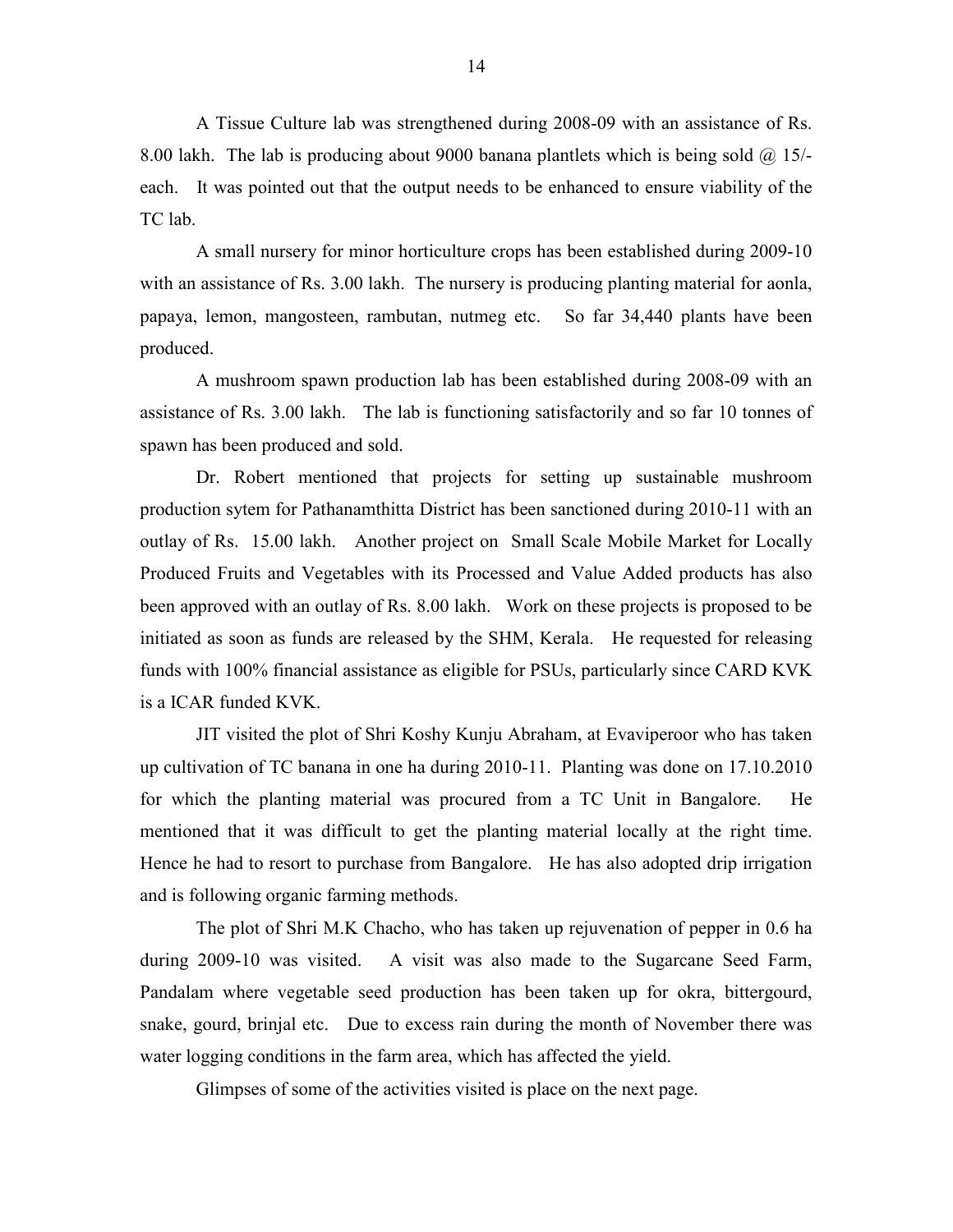

## GLIMPSES OF ACTIVITIES VISITED IN KANNUR DISTRICT

Activities at pineapple cluster of Shri Joshy George, Moonilavu



Model cashew nursery at Taliparamba, Kannur District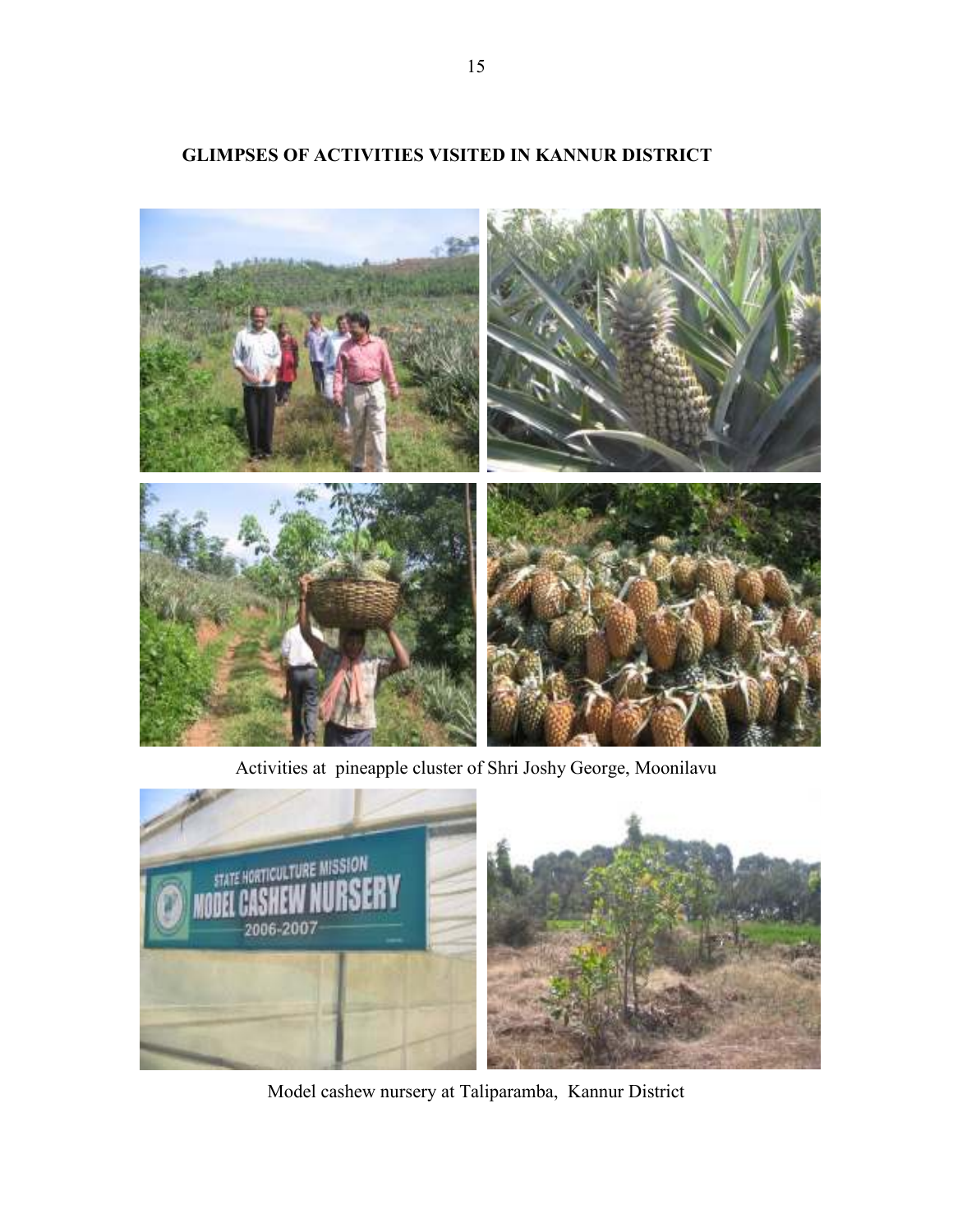## GLIMPSES OF ACTIVITIES VISITED IN KANNUR DISTRICT (CONTD.) Activities at KVK, Kannur





Small nursery Mushroom spawn production



Display Kiosk Nursery Unit





JIT with Shri Balakrishnan, District Collector, Kannur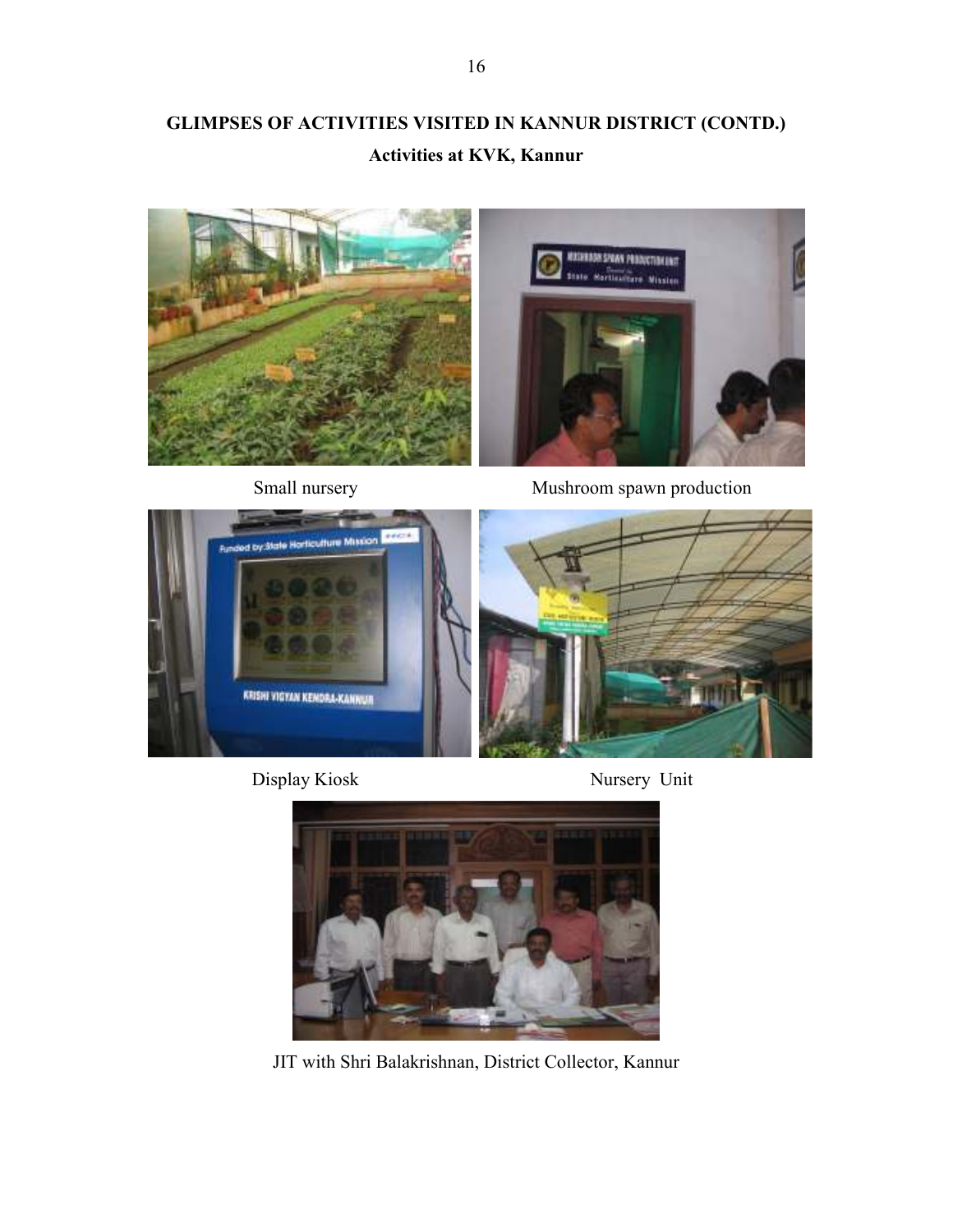### Meeting held on 10.12.2010 to review the progress of Central /Centrally Sponsored Schemes

A meeting was held on  $10^{th}$  December, 2010 to review the Central /Centrally Sponsored Schemes on Horticulture being implemented in Kerala. The following Officers were present:

- 1. Dr. Jose C.Samuel, Chief Consultant (NHM), MoA
- 2. Dr. K. Prathapan, Mission Director, SHM, Kerala, Trivandrum
- 3. Shri Tamil Selvan, Director, Directorate of Arecanut & Spices Dev., Calicut.
- 4. Dr. S. Pathummal Beevi, Prof. & Assiciate Director of Research, KAU, Trichur.
- 5. Shri Jacob Philip, State Agriculture Engineer (MI), Agir Deptt, Trivandrum.
- 6. Shri Gyana Devan, Deputy Director, Coconut Development Board, Trivandrum.

Despite much efforts, office of the National Bamboo Mission, Trivandrum could not be contacted. AD, NHB could not participate as he was out of station.

#### NHM

Dr. Jose C. Samuel, briefly highlighted the observations of the JIT during their field visits to different districts. He pointed out that despite substantial investments being made for the development of horticulture in Kerala through the NHM Scheme, the same is not getting reflected in the statistical data in terms of area, production and productivity. This is evident in the case of most of the crops. Moreover, the planting material for pepper is in short supply. The nucleus material being produced by IISR is being planted directly by the farmers without going into multiplication process through the nurseries. There is no mechanism for quality check of the planting material. Moreover, under the area expansion programme, farmers are getting the material on their own efforts, without any quality check for which subsidy is being released. There is also short supply of planting material for TC banana. Progress under infrastructure development projects such as TC lab, seed infrastructure is going on at a slow pace, which need to be accelerated. The progress of work on the construction of Centre for Perishable Cargo at Cochin International Airport need to be monitored closely. Besides, implementation of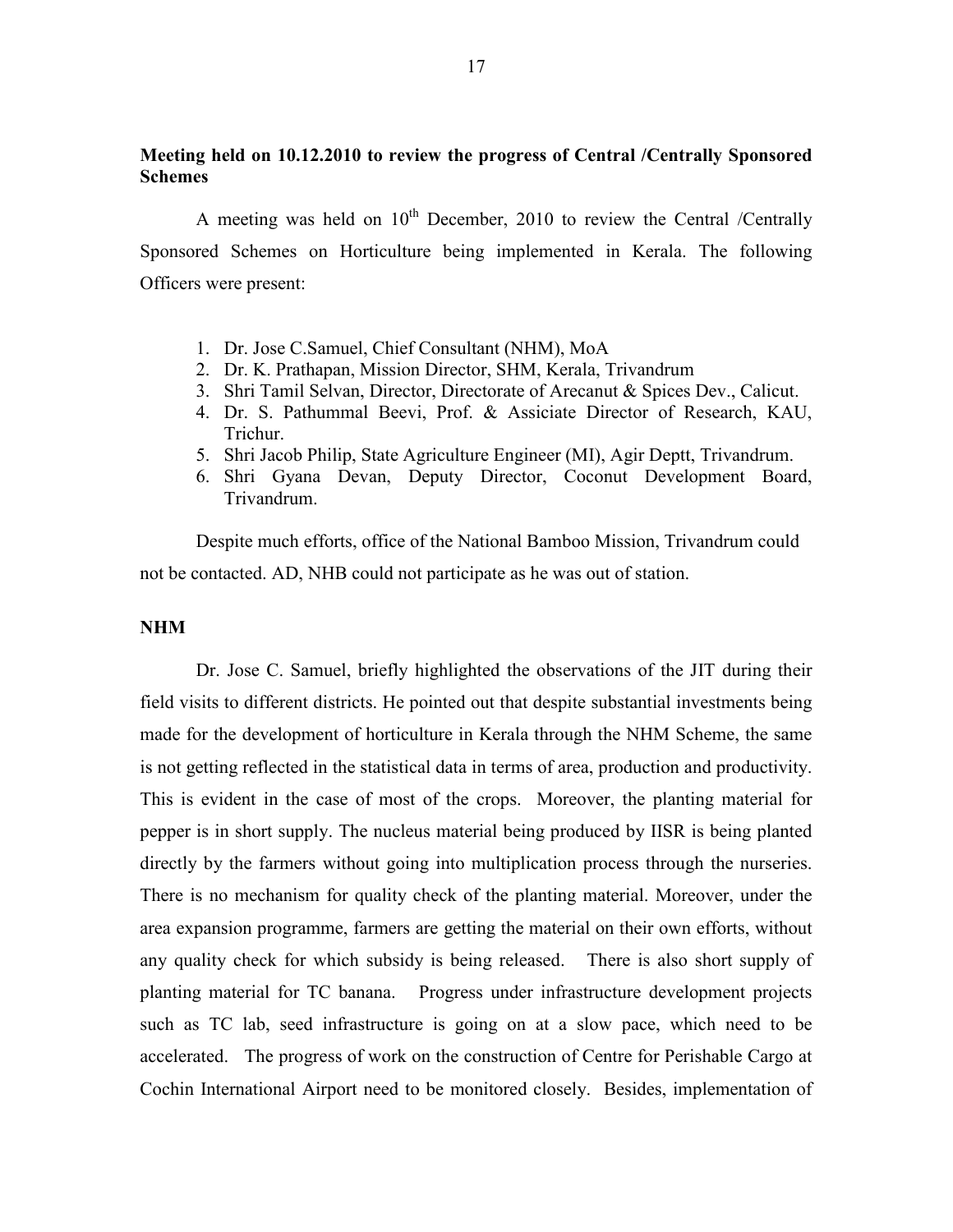the project for enhancing the volume of perishable horticultural produce in and around CIAL facility need to be pursued vigourously. Overall pace of implementation of the NHM Scheme in the State needs to be stepped up.

Dr. Prathapan, Mission Director responded that the progress of some of the infrastructure development work, particularly under the Kerala Agricultural University has been slow on account of the procedural delay by the Approval Committee of the University. The matter has been taken up with the Vice Chancellor for expending the matter. The CPC project at CIAL is progressing satisfactory and an amount of Rs. 3.00 crore is being released to them shortly. He added that the volumes of perishable cargo through the CPC has increased with reference to previous years. He further mentioned that work on base line survey for horticulture census in the State has been initiated, which will help in streamlining the discrepancies in reporting of horticultural statistics. Project on protected cultivation of high value vegetables has been value vegetables has been formulated. The progress under Cashew development project through the State Cashew Development Agency is satisfactory. He, however, expressed his reservation about the quality of work being carried out by the Spices Board for the development of pepper in Idukki District.

 Dr. Pathummal Beevi, Project & Associate Director of Research, KAU mentioned that the University has taken up 83 projects on planting material development, INM/IPM infrastructure, organic farming etc. of which 24 projects have been completed and 59 are ongoing at 36 locations in the State. A sum of Rs. 921.90 lakh has been provided by SHM, Kerala since 2006-07. She mentioned that the revenue being generated through the sale proceeds of nurseries is being deposited in the University, which is not available for subsequent running and maintenance of the nursery which is providing good support to the farmers. She added that the projects are located in different institutions under KAU and some times mobility becomes a problem to review the progress. cy.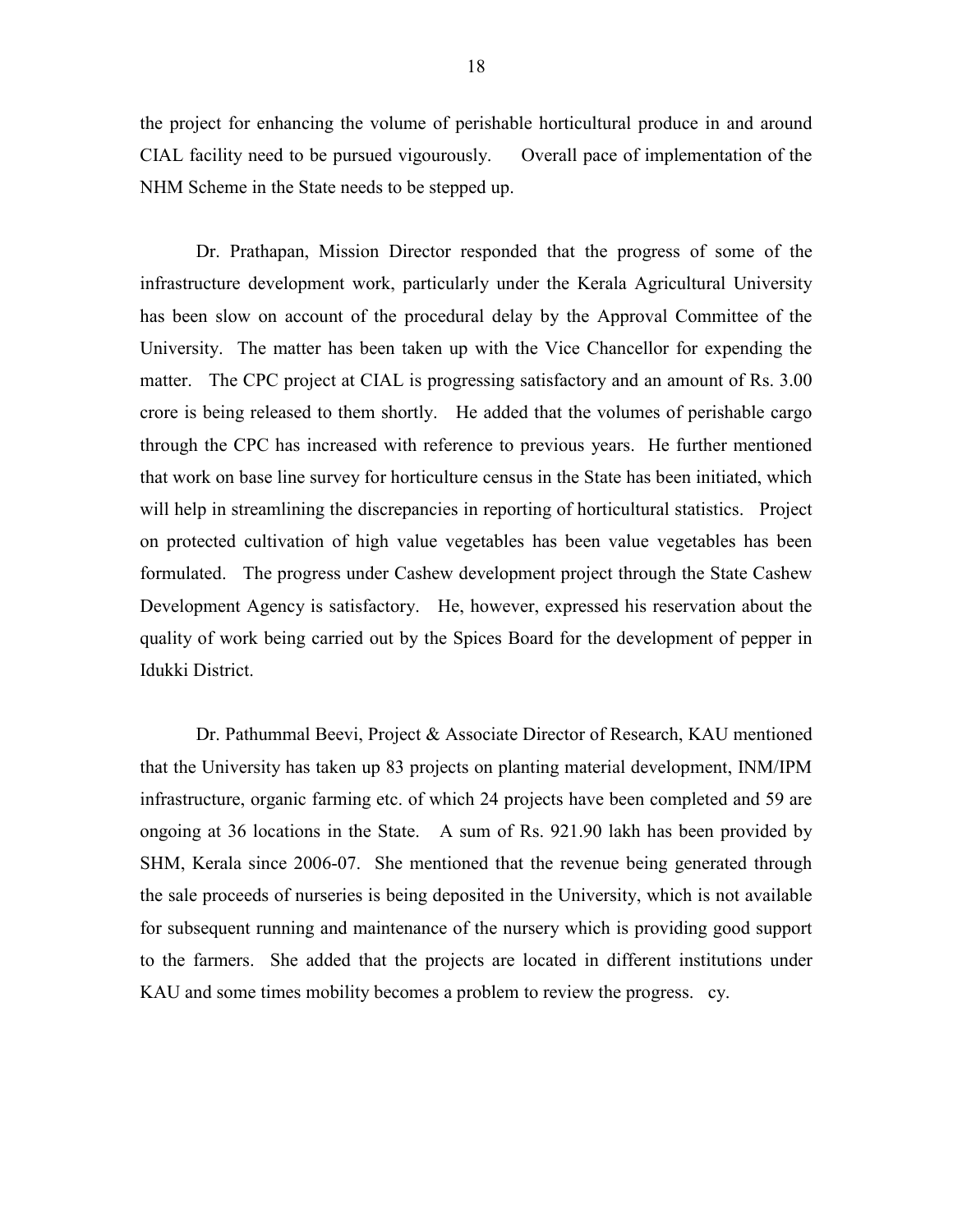## GLIMPSES OF ACTIVITIES VISITED IN PATHANAMTHITTA DISTRICT Activities at CARD, KVK



Information centre Tissue culture lab





Nursery for minor horticultural crops Primary processing through SHG







Vermi compost unit Vegetable seed production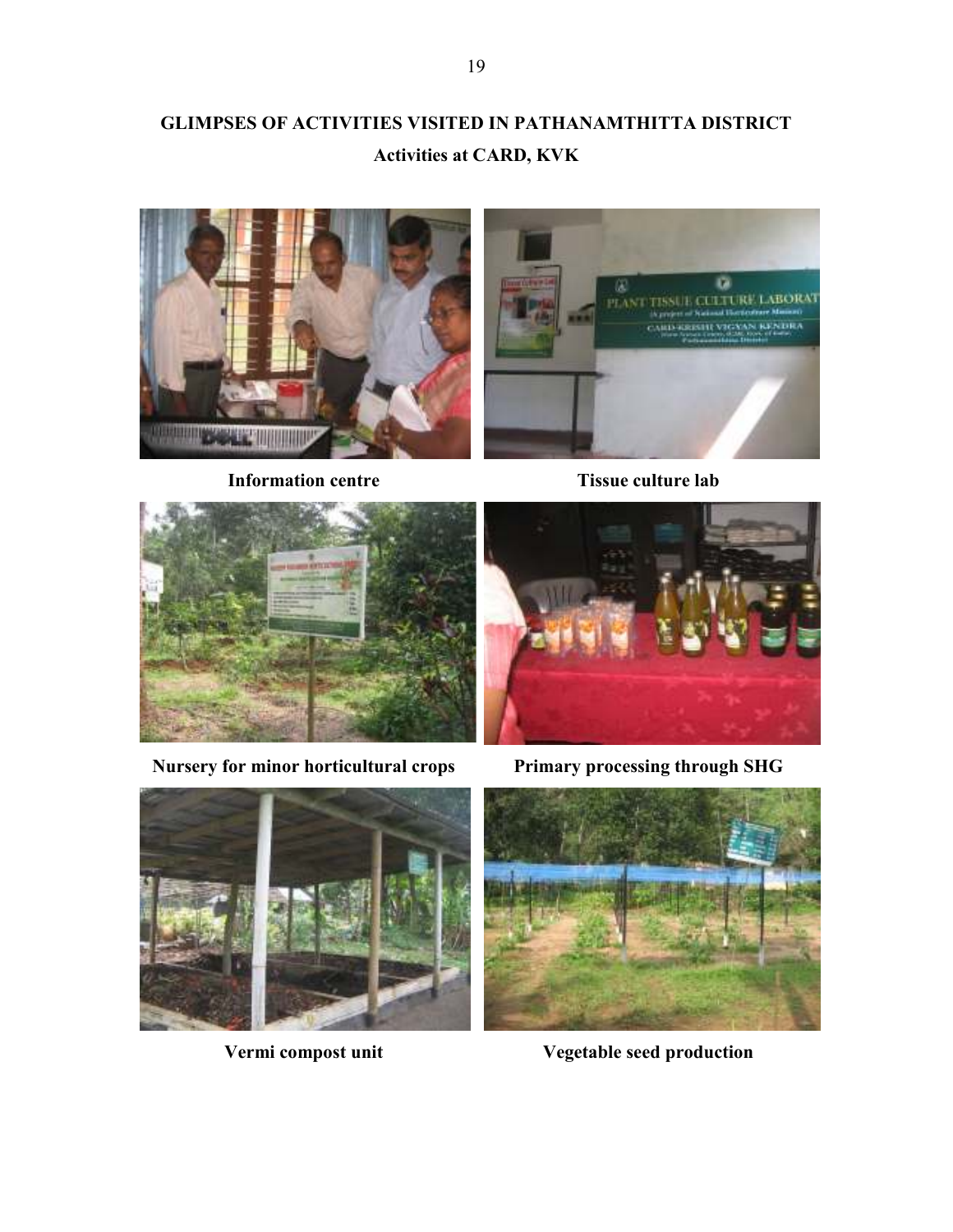

## GLIMPSES OF ACTIVITIES VISITED IN PATHANAMTHITTA DISTRICT (CONTD)

TC Banana cultivation taken up by Shri Koshykunju, Eraviperoor



JIT with Mrs. Lalithambika, District Collector, Pathanamthitta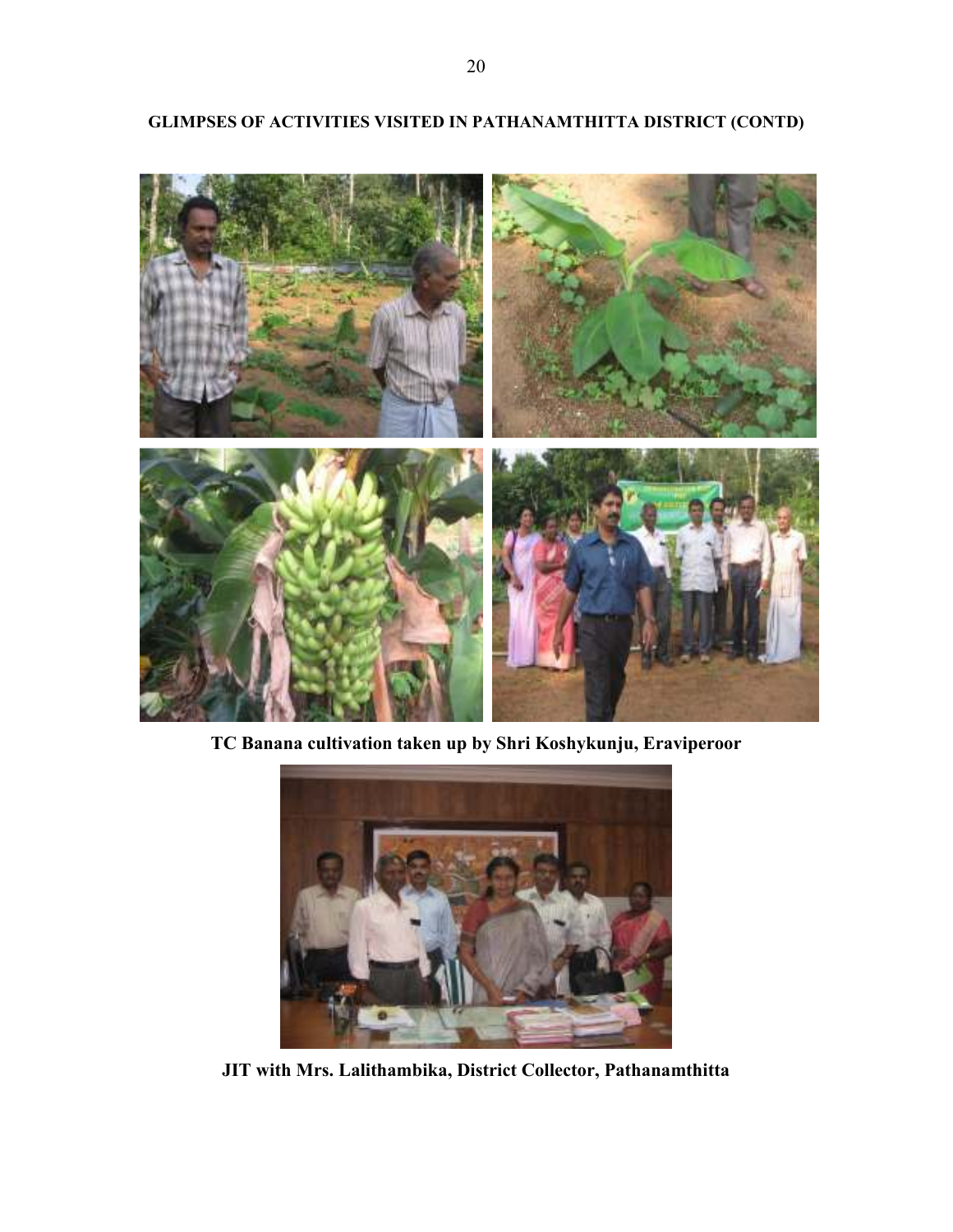#### Micro Irrigation

 Shri Jacob Philip, State Agriculture Engineer (MI) mentioned that practically no progress was achieved under the MI Scheme till 2009-10 due to high capital cost and low level of subsidy. However, during the current year, provision for subsidy on drip irrigation has been included under the State Food Security Mission (SFSM) for crops like coconut, arecanut, banana and vegetables. In conjunction with the SFSM, a total subsidy of 90% of the system cost will be available to the farmers. As a result, the MI Scheme has started gaining momentum in the State. He, further, added that the available unspent balance with the districts, except for the three districts covered under the PM's package viz. Kasargod, Wayanad and Pallakhad have been refunded to the GOI. Funds to the tune of Rs. 46.6 lakh is available with these three Districts, which will be utilized in conjunction with the SFSM. There is a demand of Rs. 58.00 lakh for Trivandrum, Quilon and Trichur districts for the current year, as they do not have any money with them to implement the Scheme.

#### Coconut Development Board

 Shri Gyana Devan, Deputy Director, CDB highlighted the activities being taken up by the Board in Kerala. Under the programme on rejuvenation of senile coconut palm a sum of Rs. 57.50 lakh has been provided to the State Agriculture Department. During the  $1<sup>st</sup>$  phase it is proposed to cover 35,000 ha covering 56 Panchayats in 9 Blocks. During the 2mnd phases it is proposed to cover 109 Panchayats in 18 Blocks for which survey work on identification of palm trees has been started. However, due to Panchayat elections the progress was hindered. He added that it takes about 3 months to remove a coconut palm. A subsidy of Rs. 406.25 per tree is provided for the purpose. Besides, hybrid coconut seed production progamme is being implemented on 50% cost sharing basis. Under the area expansion programme on outlay of Rs. 1.75 crore has been provided for covering 1720 ha during the year 2010-11. The achievement has been 150 ha, which is implemented through the State Agriculture Department.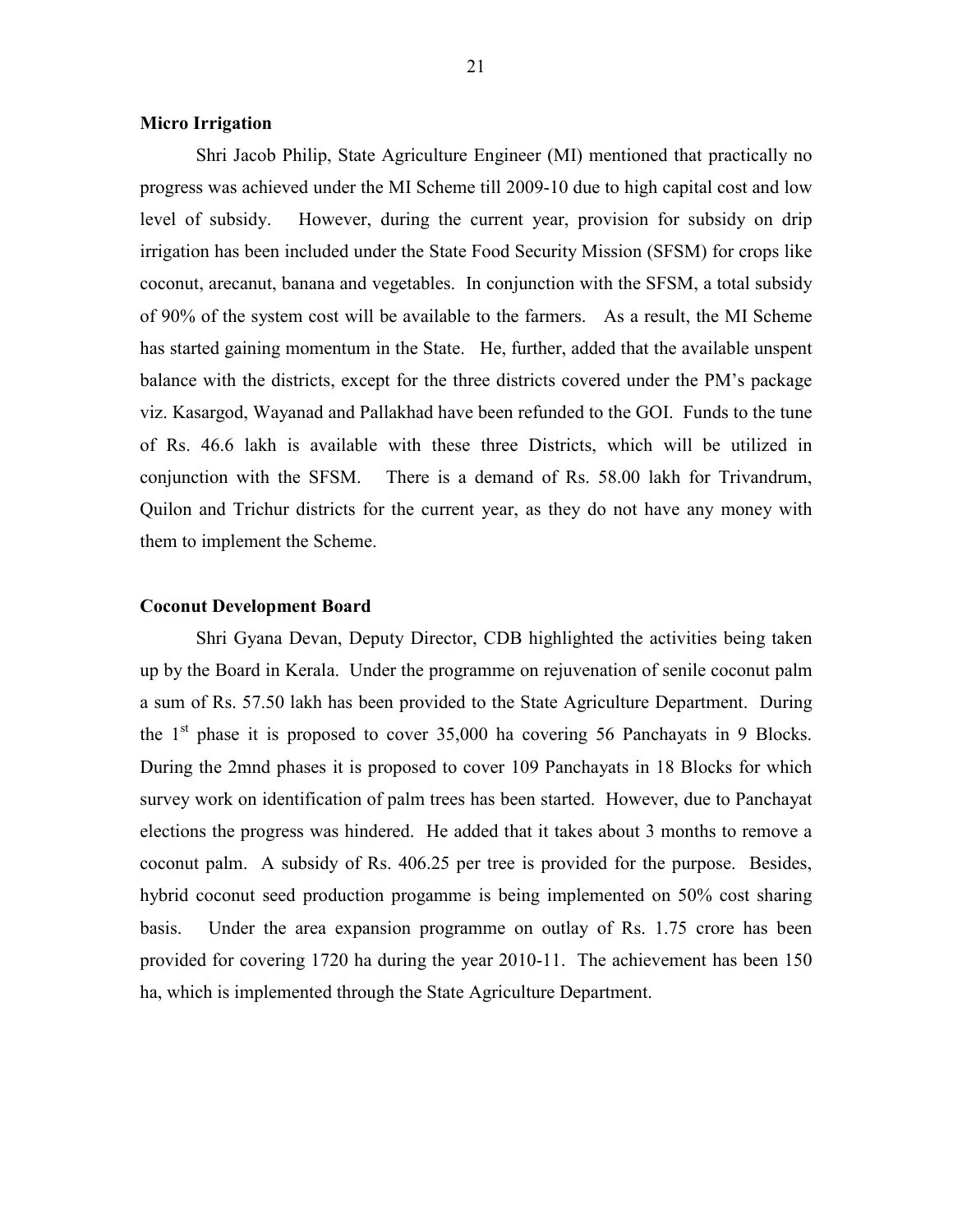#### Wrap up meeting with Additional Chief Secretary

 The JIT called on Shri K. Jayakumar, Additional Chief Secretary, Govt. of Kerala on 10.12.2010. Based on the observations during the field visits the following issues were brought to his notice:

- Major focus in the State has been on area expansion under non perennial crops, wherein bulk of the expenditure has been incurred.
- There is a shortage of quality planting material, particularly for pepper.
- For the area expansion activities, the farmers are making their own arrangement for procuring the planting material and subsidy is disbursed on the basis of claim made by the farmers. SHM's intervention is needed to ensure production and availability of good quality planting material within a reasonable distance.
- Area expansion activities are being taken up in isolated pockets, which defies the concept of cluster approach.
- Pepper development programme through different agencies like SHM, Spices Board needs review and better coordination.
- Hi-tech interventions such as protected cultivation and fertigation needs to be promoted extensively.
- There is a good scope for promoting community tanks, particularly in Kasargod, Kannur and other districts, which needs to promoted.
- The programme under beekeeping needs to be accelerated.
- Similarly, efforts under HRD need to be intensified for training of farmers.
- Permanent display boards with NHM logo needs to be displayed wherever NHM assistance has been provided. It would be useful to provide NHM data sheet to the NHM beneficiaries, which could be verified during field inspection.
- The pace of implementation of NHM Scheme in the State needs to be stepped up. Unspent balance to the tune of Rs. 8.6 crore is still lying with the SHM as on 31.10.2010.
- The programme for cashew development through State Agency for Cashew Development needs to be accelerated.